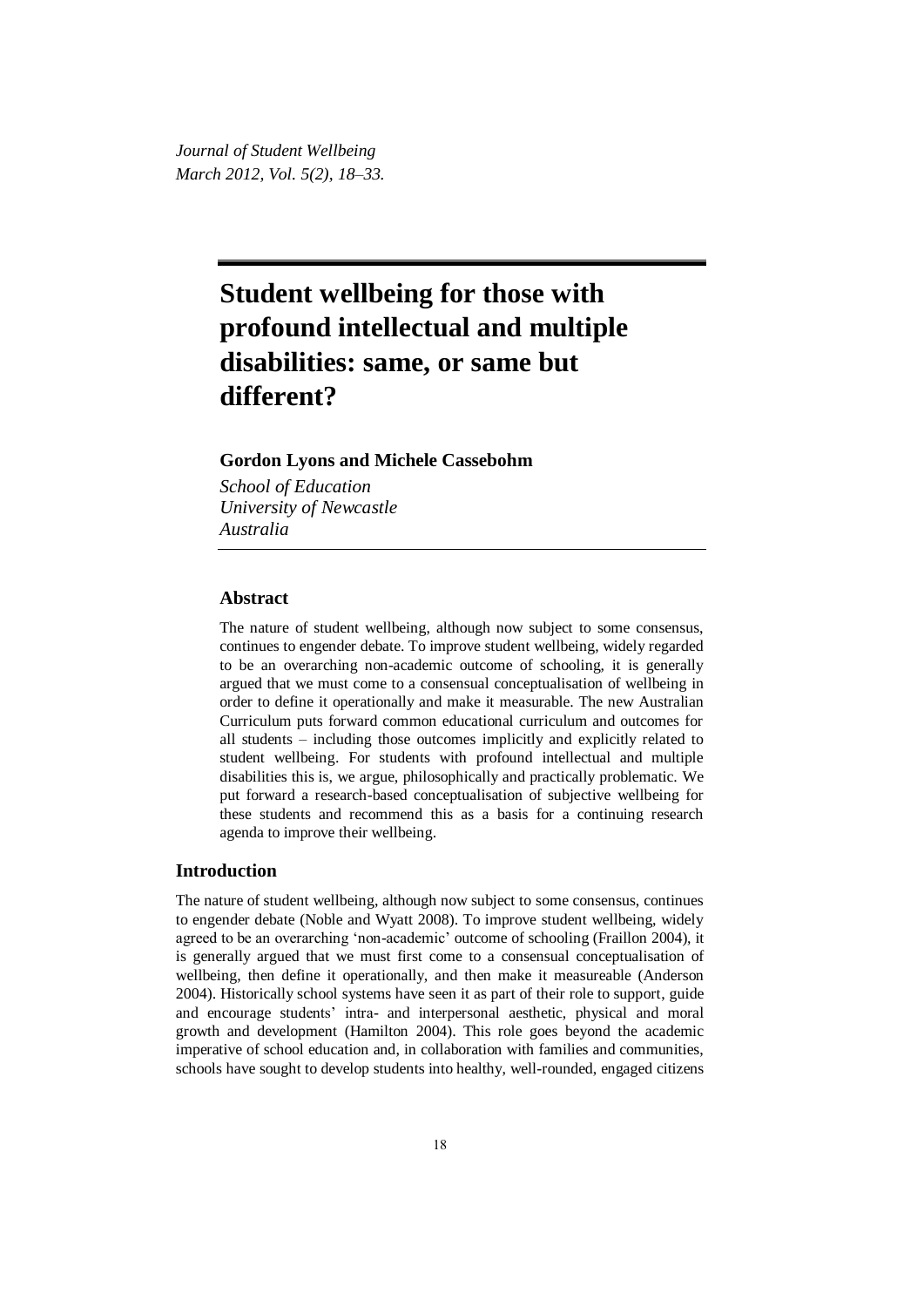(Noble and Wyatt 2008). Indeed improved outcomes in all aspects of student wellbeing are positively associated with improved outcomes in all other aspects of schooling (Fraillon 2004).

The Australian government has sought to clarify and formalise these broader goals of schooling (Fraillon 2004). The 2008 Melbourne Declaration on Educational Goals for Young Australians is authoritative. These goals combine academic and non-academic outcomes for schooling, although debate continues over whether this distinction is meaningful (Anderson 2004). Notwithstanding historical debates about the choice, measurement and improvement of academic outcomes (Killen 2005), similarly contentious but more recent debates have emerged about the conceptualisation, definition, measurement and improvement of the non-academic outcomes of schooling (Forster 2004; Noble and Wyatt 2008).

Academic schooling outcomes are generally defined in curriculum and syllabus documents, and assessment documents explain how they are measured and improved. Non-academic outcomes are less clearly defined, explicated and operationalised, and consensus about their measurement is also less evident (Fraillon 2004; Noble and Wyatt 2008). Four main unresolved issues remain: practical, meaningful data collection; opportunities for students to demonstrate achievements; the collection of evidence of student performance; and the high level of context dependency in student demonstration of outcomes. The challenge remains to demonstrate authentically how non-academic outcomes can be improved (Hamilton 2004).

Wellbeing has been widely conceptualised in terms of interrelated dimensions, elements and indicators like mental, physical, social, spiritual, economic, cognitive, psychological and emotional wellbeing (Pollard and Lee 2003). Pertinent constructs include: Ryan and Travis's (1998) 'wellness continuum'; Noble and Wyatt's (2008) 'wellbeing pathways'; Cummins' (2002) idea that wellbeing can fall into an unstable deficit state; and the notion that 'school community' is central to individual student wellbeing (Fraillon 2004). No definition of wellbeing prevails as definitions variously align with competing clinical psychological or functional perspectives (Cummins et al. 2010). Measurement also remains problematic (Fraillon 2004; Pollard and Lee 2003) particularly given that alternative outcome measures like understanding and behaviour are difficult to operationalise and draw inferences from (Forster 2004).

The Australian Curriculum will commence (at least in part) in 2012 (McGaw 2010). This is a curriculum for all school students and prescribes what all need to learn including common educational goals, core learning areas defined by requisite knowledge, skills and understandings, general capabilities and cross-curriculum priorities – including those implicitly and explicitly related to student wellbeing (Noble and Wyatt 2008). Although it is put forward as a common curriculum, substantial concerns have been expressed over its suitability for and relevance to students with 'special education needs' (Australian Association of Special Education 2011). According to the Australian Curriculum Assessment and Reporting Authority students with special education needs will be granted 'appropriate adjustments' in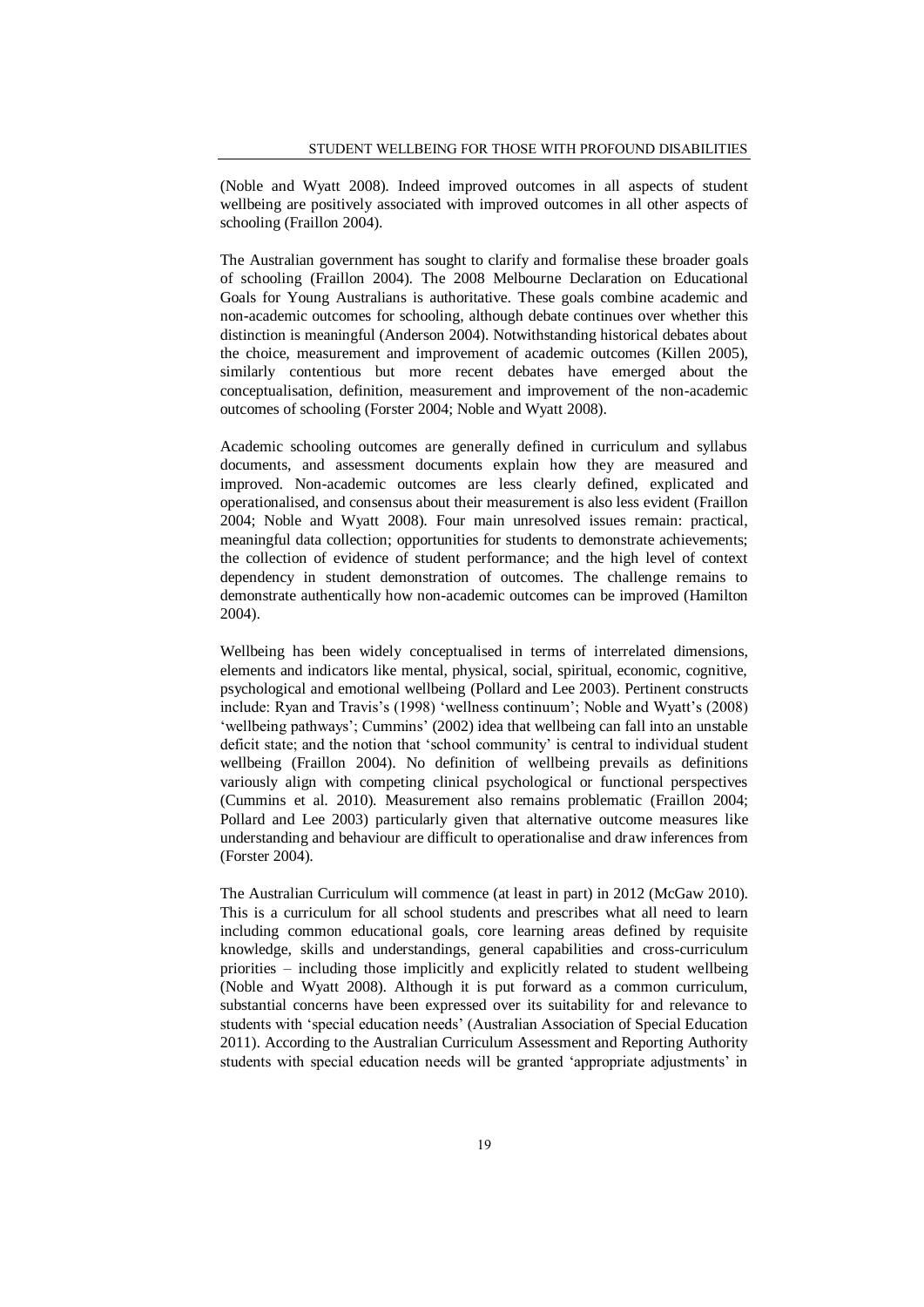terms of content and assessment. Students with a 'significant intellectual disability', unable to benefit from these adjustments, will be provided with 'additional curriculum content and achievement standards' (Australian Curriculum Assessment and Reporting Authority 2010). At the time of writing though the authority has promulgated little information about this additional content and standards, and no rationale or explanation for how the common curriculum could be differentiated for this population of students.

Amongst those students with a 'significant intellectual disability' are those with profound intellectual and multiple disabilities (PIMD), as classified by the International Association for the Scientific Study of Intellectual Disabilities, the leading international professional organisation in the field. These students are

individuals with such profound cognitive disabilities that no existing standardized tests are applicable … who often have profound neuromotor dysfunctions [and] sensory impairments. [They are] a physically very vulnerable group of persons with a high dependence on personal assistance for everyday tasks, 24 hours a day. (Nakken and Vlaskamp 2007)

PIMD is a heterogeneous classification but the profundity of these individuals' intellectual disabilities and the complexity of their widely varying concomitant sensory disabilities set them collectively apart from others.

Students with PIMD find learning more difficult than others and consequently their teachers find them most difficult to teach (Foreman and Arthur-Kelly 2005). Most students with PIMD lack formal language and usually rely on pre-symbolic, actionbased, idiosyncratic communicative gestures and utterances (Goode 1990). Consequently the establishment of relationships, intersubjectivity and meaningful communication are a priority for families, carers and service providers (Maes 2002). The nature of their education then is often very different from that of others (Arthur-Kelly et al. 2008) and its inherent challenges include philosophical, ethical and moral dimensions (Hewett 2009). These challenges affect curriculum, assessment and pedagogy (Bayliss 2005), which for these students are subject to continuing debate (Ware and Donnelly 2004).

So what is wellbeing for students with PIMD? This question of course is relevant to all students but it appears that the answer is somewhat different for those with PIMD (Lyons 2003; Petitpierre et al. 2007). Furthermore the means by which this question can be successfully investigated are substantially different (Lyons 2003).

## **Conceptualising subjective wellbeing for children and young people with PIMD**

Conceptualising the nature of subjective wellbeing (SWB) for children and young people with PIMD is a difficult challenge (Goode 1984). The assumption that SWB is the same for all children and young people might be philosophically and ethically just but there is little research evidence to support it. Individuals with PIMD remain a relatively voiceless and disenfranchised group (Arthur-Kelly et al. 2008; Goldbart and Caton 2010) and practices designed to improve their quality of life, wellbeing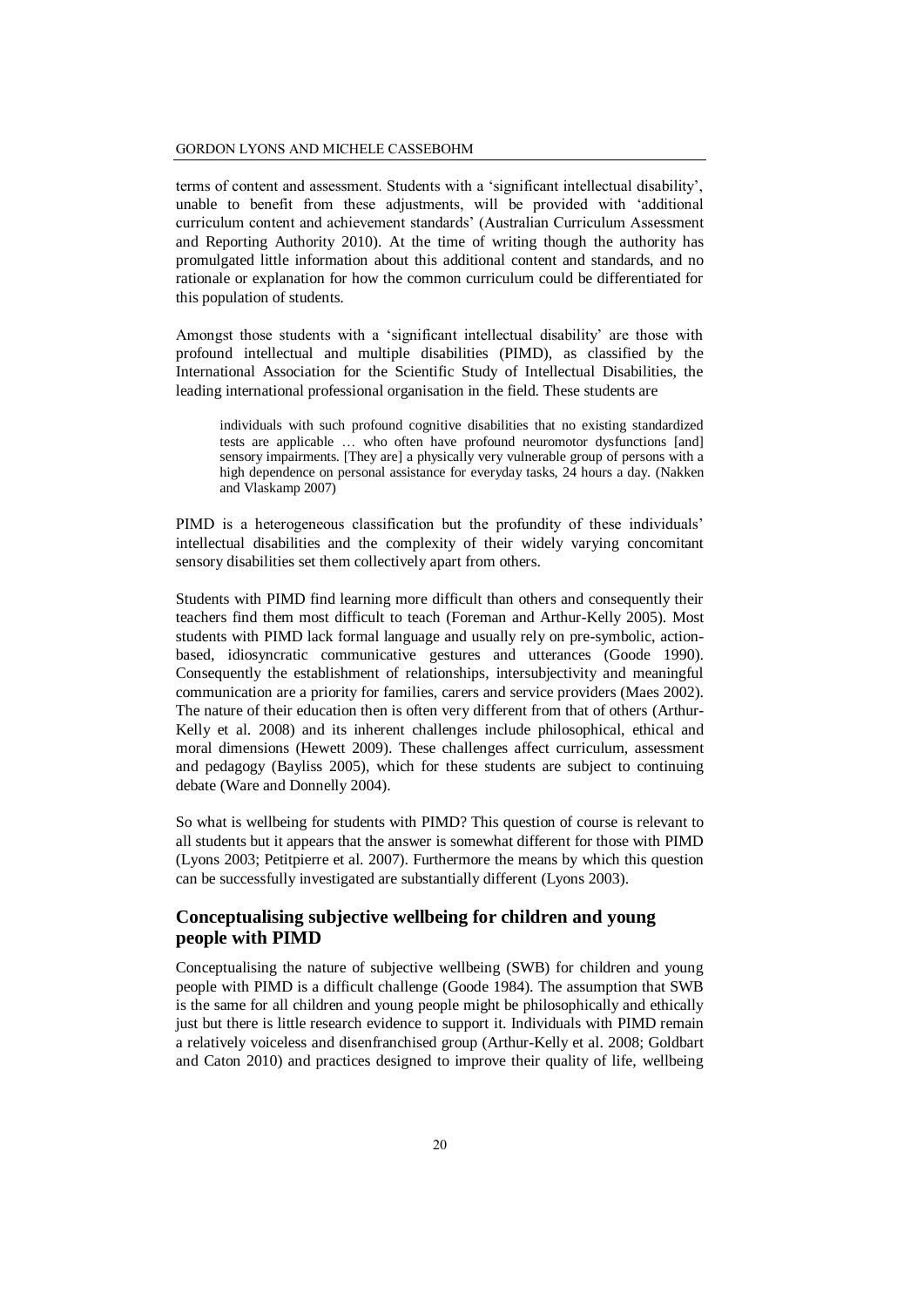and happiness have only a small research base. (See though, for example, Lancioni et al. 2002; Carnaby 2004; Singh et al. 2004; Hogg 2007; Petry, Maes and Vlaskamp 2009; Lyons 2010; Vos et al. 2010). Investigating this phenomenon calls for an atypical qualitative methodology simply because these individuals are unable to selfreport on their subjective lived experiences either because of their severe communication disabilities and/or their profound intellectual disabilities. A facilitative starting point for understanding this phenomenon is the literature on quality of life, life satisfaction (or SWB) and happiness, particularly as it applies to those with PIMD.

Since antiquity people have sought a life of 'quality'. Aristotle and Plato reflected extensively on eudemonia: happiness and living well. This pervasive pursuit of goodness of life, wellbeing, life satisfaction and quality of life endures notwithstanding diverse cultural interpretations and emphases. However there is little consensus about the terms happiness, life satisfaction, wellbeing and quality of life. Some theorists use the terms interchangeably whereas others regard quality of life as an encompassing multidimensional concept. SWB is an individual phenomenon that cannot be readily compared whereas quality of life is more closely related to standard of living; is measured using culturally appropriate social indicators; and is more about understanding and improving the standard of living of population groups. SWB is more about how individuals feel about their lives so pertinent research is about understanding the nature of personal feelings, cognitive appraisal and personality. To find out about another person's SWB researchers generally just ask how satisfied that person is with their life. This is usually done in person or by means of a questionnaire using a validated instrument or technique. Learning about another person's SWB is obviously problematic though when that person cannot readily communicate his or her (level of) satisfaction or wellbeing.

Scores of theories and models of quality of life and wellbeing have been proposed. However three prevalent and widely documented perspectives – the social indicators perspective, the psychological perspective and the goodness of fit/social policy perspective – are clearly identifiable in the literature (Schalock 1990; Halpern 1993). There are two principal schools of thought about quality of life and wellbeing measurement and assessment. The most widely supported upholds a holistic approach inclusive of both qualitative and quantitative approaches. The second argues that these concepts can be described but not measured. Felce and Perry (1996) argued that subjective evaluations of emotional wellbeing had been neglected in the intellectual disability literature because of the difficulties these persons had in communicating the nuances and complexities of abstract feelings and emotions. Hence quality of life and wellbeing assessment and measurement for individuals with PIMD brings about specific and complex challenges for researchers, decision makers and practitioners, and the nature of wellbeing and quality of life remains subject to continuing debate (Felce and Perry 2005).

## **Investigating subjective wellbeing for children and young people with PIMD**

Lyons' theory of SWB for children and young people with PIMD was first described and explained in 2003 (Lyons 2003) and more recently in 2010 (Lyons and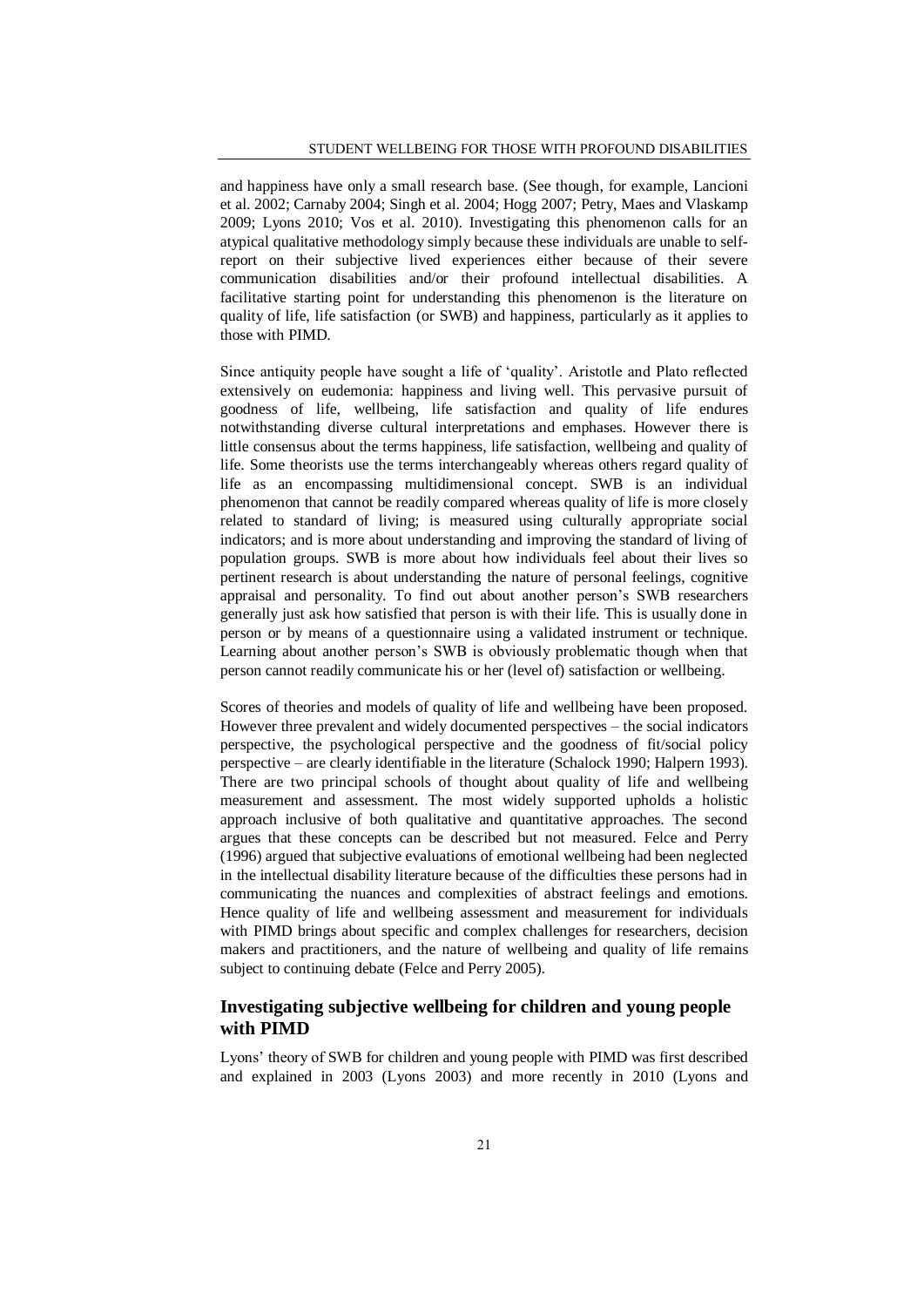Cassebohm 2010). <sup>1</sup> The original study investigated the nature of SWB for children and young people with PIMD and how others 'come to know' these children. It also informed the development of the Life Satisfaction Matrix, a procedure for improving the SWB of persons with PIMD (see Lyons 2005). The research problem was: Can the life satisfaction of children with PIMD be discerned? The primary research question was: What is life satisfaction for these children? The secondary research question was: How do we learn about the life satisfaction of these children? The participants consisted of 22 children, 12 with PIMD and 10 with high support needs, and 78 of their communication partners: their parents, other family members, paid carers, teachers, teacher aides and other professionals. Data was gathered from over 400 hours of participant observations and semi-structured interviews with these communication partners in school, home and community settings and a broad literature review.

Lyons described and explained the nature of SWB for these children and young people using a grounded theory consisting of a storyline and nineteen interrelated conceptual categories. The broader findings of the study were: the life satisfaction of children and young people with PIMD is discernible; there is strong evidence for the face validity of the Life Satisfaction Matrix and its four underlying principles; the research informed a continuing agenda investigating how communication partners come to know these children and young people; and the study contributed towards the small body of research into wellbeing and quality of life for persons with PIMD.

Given the substantial challenges inherent in this type of basic research (see e.g. Warren, Brady and Fey 2004), the choice of methods was critical to achieving rigorous and creditable outcomes. To conceptualise and understand a subjective phenomenon like SWB for children and young people with PIMD grounded theory is well regarded (Strauss and Corbin 1994; Barber 2008). It puts forward an integrated set of explanatory propositions validated by a thorough inductive analysis (Corbin and Strauss 1990) and can inform practitioners about how to plan, implement and review the efficacy of their practices (Schalock, Bonham and Verdugo 2008). Consequently the starting point for the study was the choice of grounded theory as the facilitative inquiry paradigm. The broad purpose of the study was to build knowledge, understanding and theory about coming to know individuals with PMID. Lyons regarded symbolic interactionism (see e.g. Blumer 1969; Charon 2009) as the most appropriate theoretical perspective and he adopted ethnographic research (see e.g. Edgerton 1996) because it was synchronous with this. Finally, a modified Straussian grounded theory emerged as the most appropriate research methodology.

This methodology directed the analysis of the emergent data and the construction of the conceptual categories and storyline of the final grounded theory. Diagram 1 is a graphical précis and the following summative explanation refers to this. The core process of this methodology is data analysis, involving open, axial and selective coding. This commences with open coding, followed soon after and simultaneously by axial coding, which continues until selective coding is implemented. Constant questioning and comparative analysis drive this process. Theoretical sampling, informed by the core process, directs the nature and purpose of data gathering. Data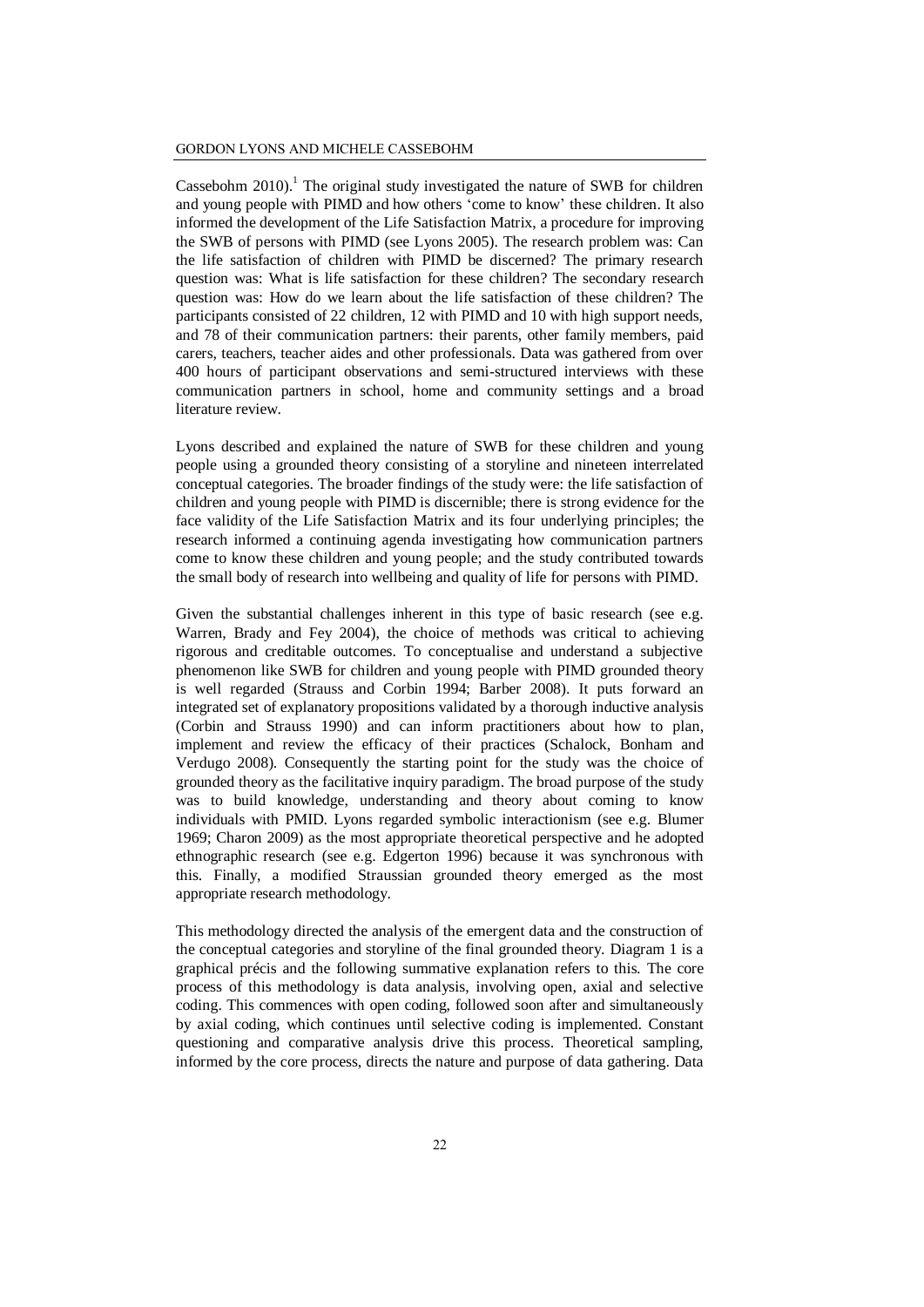gathering, memoing and diagramming cease when theoretical saturation is achieved. Three analytic foci direct the coding: coding for concepts, coding for process, and coding for the paradigm (the matrix). A range of analytic tools are deployed to facilitate the core process including primarily an initial microanalysis and the paradigm; along with the subsequent strategic use of questioning, mini-analysis, the flip-flop technique, systematic comparisons and waving the red flag. (These tools are explained in Strauss and Corbin 1994.)

The core process delivers progressive and accumulative outputs. During open coding these are concepts and categories with properties and dimensions. During axial coding these are subcategories with properties and dimensions, and interrelationships between categories and subcategories. Finally, during selective coding, these outputs are major categories and the central category, and their interrelationships. Subsequent to theoretical saturation, the penultimate output is a storyline that scaffolds the final grounded theory. Progress through this process is determined by staged reviews of output density and completeness.

Regular Straussian grounded theory methodology is summarised in Strauss and Corbin (1994) and comprehensively explained in Strauss and Corbin (1998). Our modifications were primarily around the differentially weighted use of the various analytical tools to account for the severe communicative disabilities of the participating children and young people with PIMD, and the presentation of the theory and the data from the observations, interviews and literature in conceptual categories.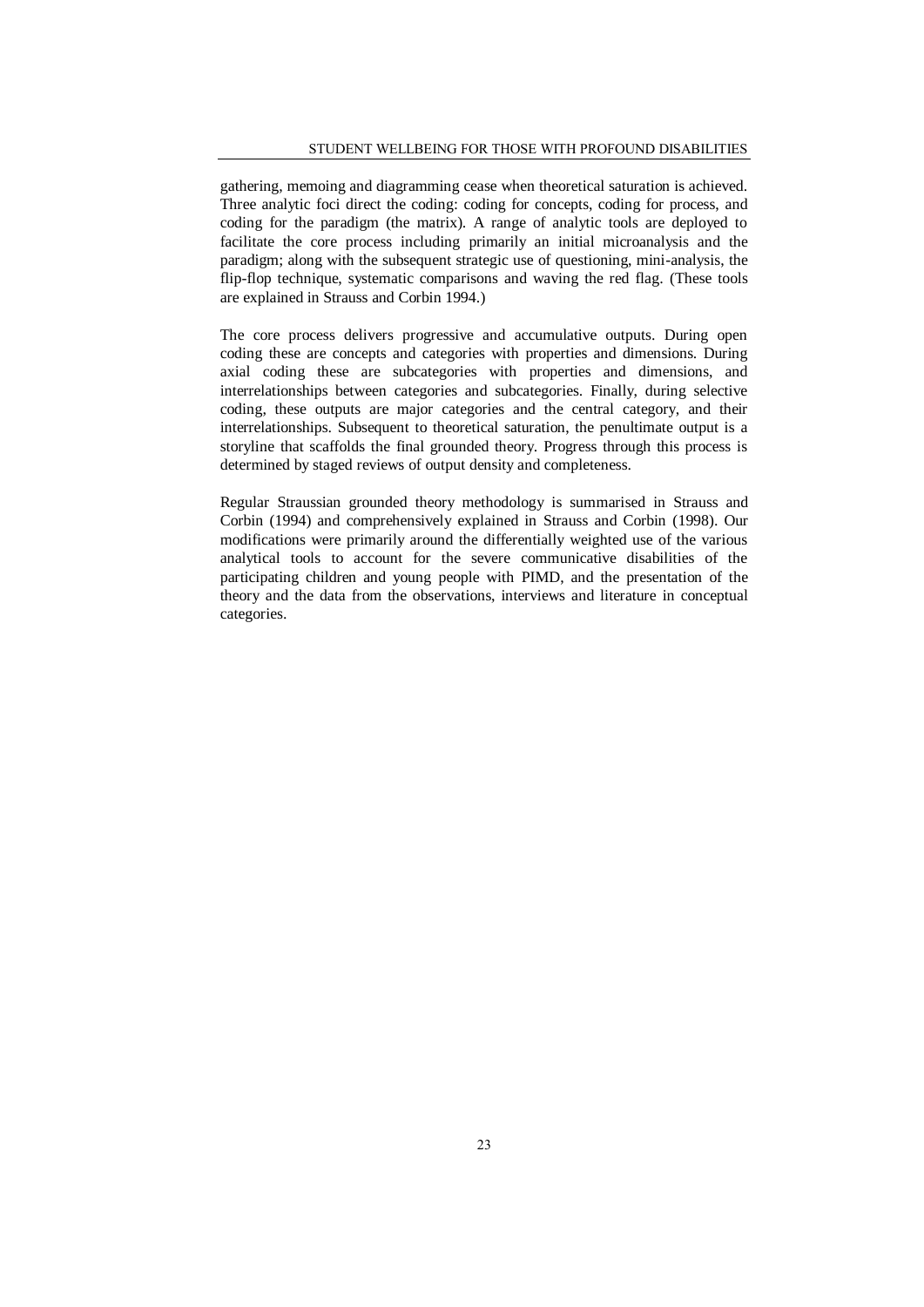#### GORDON LYONS AND MICHELE CASSEBOHM



**Figure 1: Lyons' modified Straussian grounded theory methodology**

## **A grounded theory on subjective wellbeing for children and young people with PIMD**

## *The central category, four main categories and fourteen*

## *subcategories*

## **Central category**

Doing enjoyable things. SWB for these children is primarily about doing enjoyable things. It's about being engaged with people who, and in activities that, are needed, wanted, liked and/or preferred.

## **Main category 1: Just like other children but personal**

SWB is the same for all children, but for these children it is often expressed in very personal ways.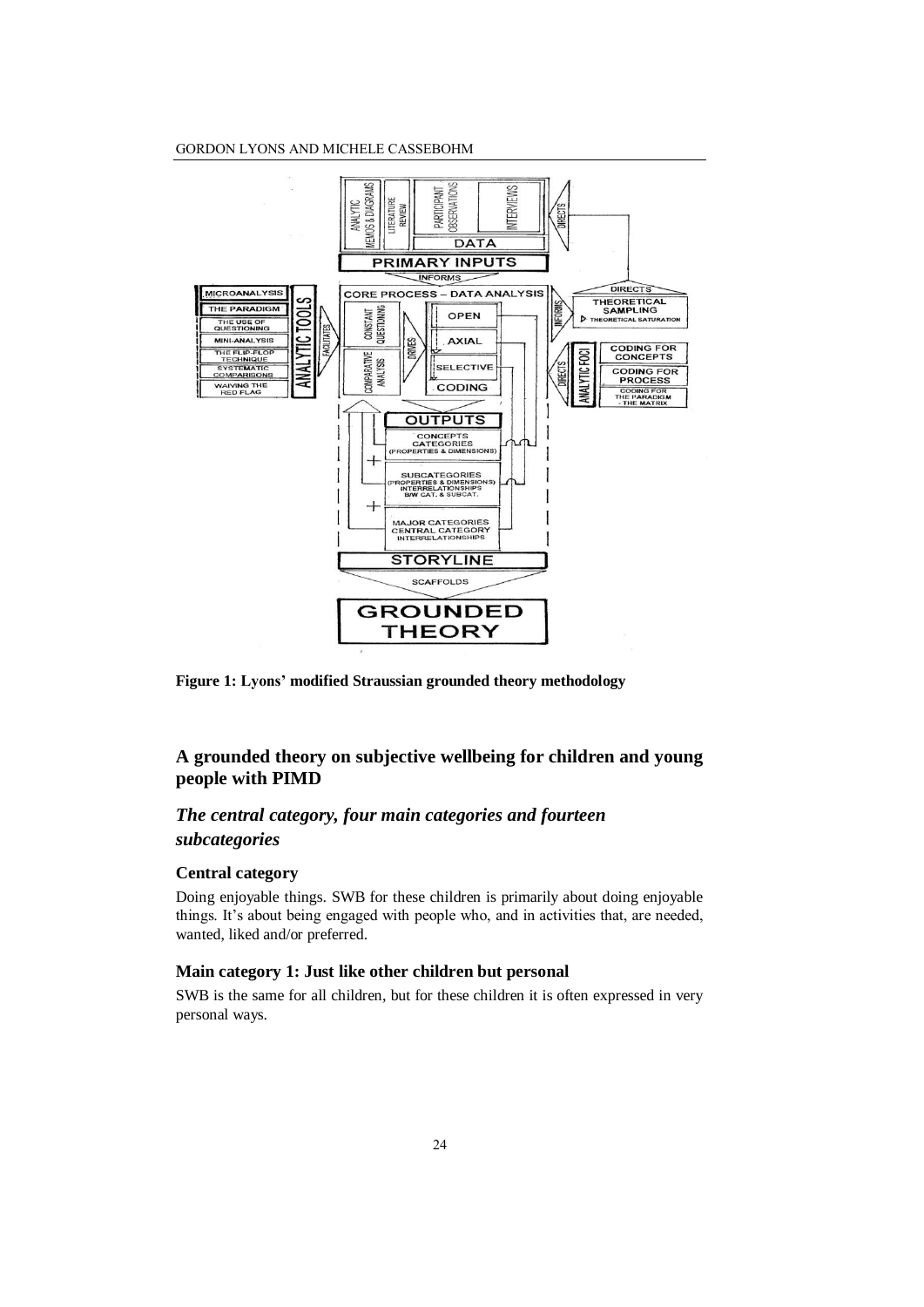Subcategories:

- Wellbeing discourses. SWB does not make sense for these children, but quality of life and happiness do.
- Disability discourses. Disability is understood in different ways. Unfamiliar others often only see disability in these children, and not how they are feeling, learning and growing.
- Childhood and adulthood. These children are developing. They have a future, but they live in the here and now.
- Individuality. These children are individuals, and have their own characters and expressions.

## **Main category 2: Happiness and contentment**

Life satisfaction is about feeling both happiness and contentment.

Subcategories:

- Day-by-day. Happiness and contentment should be experienced daily, and life lived one day at a time.
- Just taking it all in. Contentment can be just taking it all in.
- Balance. Happiness and contentment is about personal balance.

## **Main category 3: Comfort and wellbeing**

Life satisfaction is about feeling both comfort and wellbeing.

Subcategories:

- Physical health. Relief from acute/chronic pain is a prerequisite.
- Daily wellbeing. Just having a good day is valued.
- Belonging. Relationships are central.

## **Main category 4: Favourite things**

Life satisfaction is doing and having favourite things.

Subcategories:

- Being with others, caring and sharing.
- Special things, doing special things with special people.
- Water play. Playing with water is freedom, fun and belonging.
- Fun, having a wicked sense of humour!

## *The storyline*

The central category 'Doing enjoyable things' posits that SWB for these children is primarily about doing enjoyable things. It is about being engaged in activities that, and with people who, are needed, wanted, liked and/or preferred. Doing enjoyable things usually requires engagement with others, as these children have a limited capacity to engage in activities on their own. Communication, through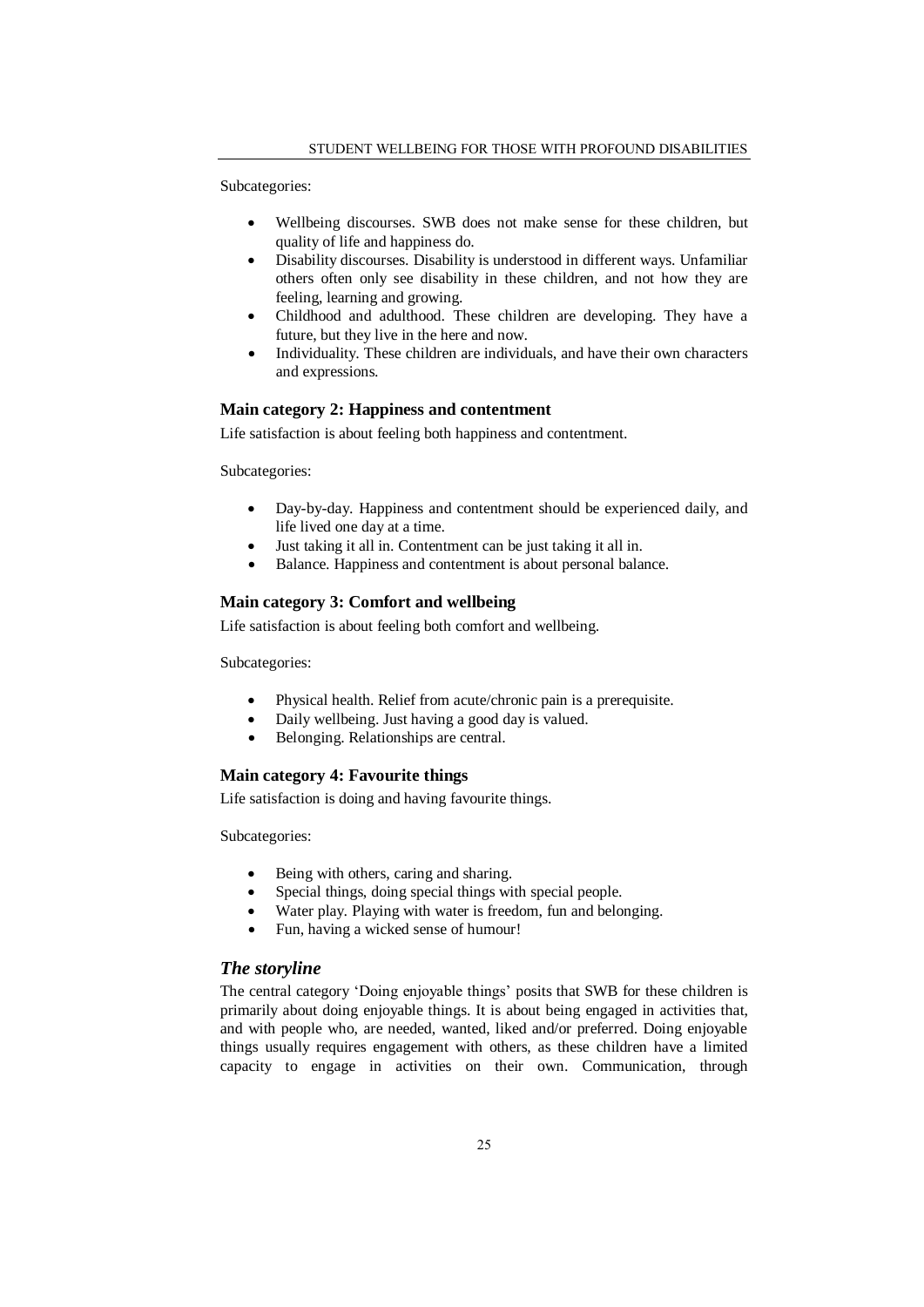intersubjectivity and understanding, opens doorways to doing enjoyable things. Parents and other primary carers emphasise doing enjoyable things that are wanted and liked, whereas school staff emphasise doing things that are needed. This central category is widely referred to in the literature as a key characteristic of (and even prerequisite to) a life of quality, SWB and happiness.

Five themes, each with three positions, emerged from the literature review. These positions were that each theme was either a right, a necessity and/or beneficial. Theme 1 'Doing' included references to meaningful and creative activity, purposeful involvement, stimulation, play and leisure. Theme 2 'Doing with others' refers specifically to doing with other people, particularly adults. Theme 3 'Enjoyment' centred on enjoyment that might arise from thinking (reminiscing and imagining), doing and/or doing with others. Theme 4 'Interaction' centred on interrelationships between children with PIMD and others. Theme 5 'Choice' included reference to choice, decision making, autonomy and empowerment.

The first main category 'Just like other children but personal' posits that SWB is the same for all children, but for these children it is often expressed in very personal ways. Children with PIMD were the focus of this study, but children and young people with severe intellectual disabilities also participated. SWB was expressed in both similar and obvious, and idiosyncratic and subtle, ways. These children tended to use more subtle and personal expressions. Seven themes emerged from the literature: growth and development; relationships are the same; experiencing feelings is the same; expressing feelings is the same; unhappiness and dissatisfaction are the same; ethics and rights are the same; and expressing feelings is also unique.

The second main category 'Happiness and contentment' posits that SWB is about feeling both happiness and contentment. For these children, being happy and contented is what SWB is really all about, and their communication partners not only wanted them to be so but viewed their happiness to be a right of childhood. Discerning happiness in these children is generally not problematic but, because these children often live with acute and chronic pain, discerning contentment is frequently problematic. Communication partners found it hard to discern between contentment and boredom, and it took them more time to get to know children with more disablement. Being contented is more a state of being rather than doing, and can be 'just taking it all in'.

Six themes emerged from the literature: Theme 1: The nature of happiness and contentment; Theme 2: Assessing happiness and contentment; Theme 3: The importance of happiness and contentment; Theme 4: Sources of happiness and contentment; Theme 5: The pursuit of happiness and contentment; and Theme 6: Research on happiness and contentment for people with intellectual disabilities.

The third main category 'Comfort and wellbeing' posits that SWB is about feeling both comfort and wellbeing. For these children, comfort is primarily about physical comfort, but also about emotional comfort. Wellbeing is primarily about emotional wellbeing. Physical health, daily wellbeing and belonging seem to inform an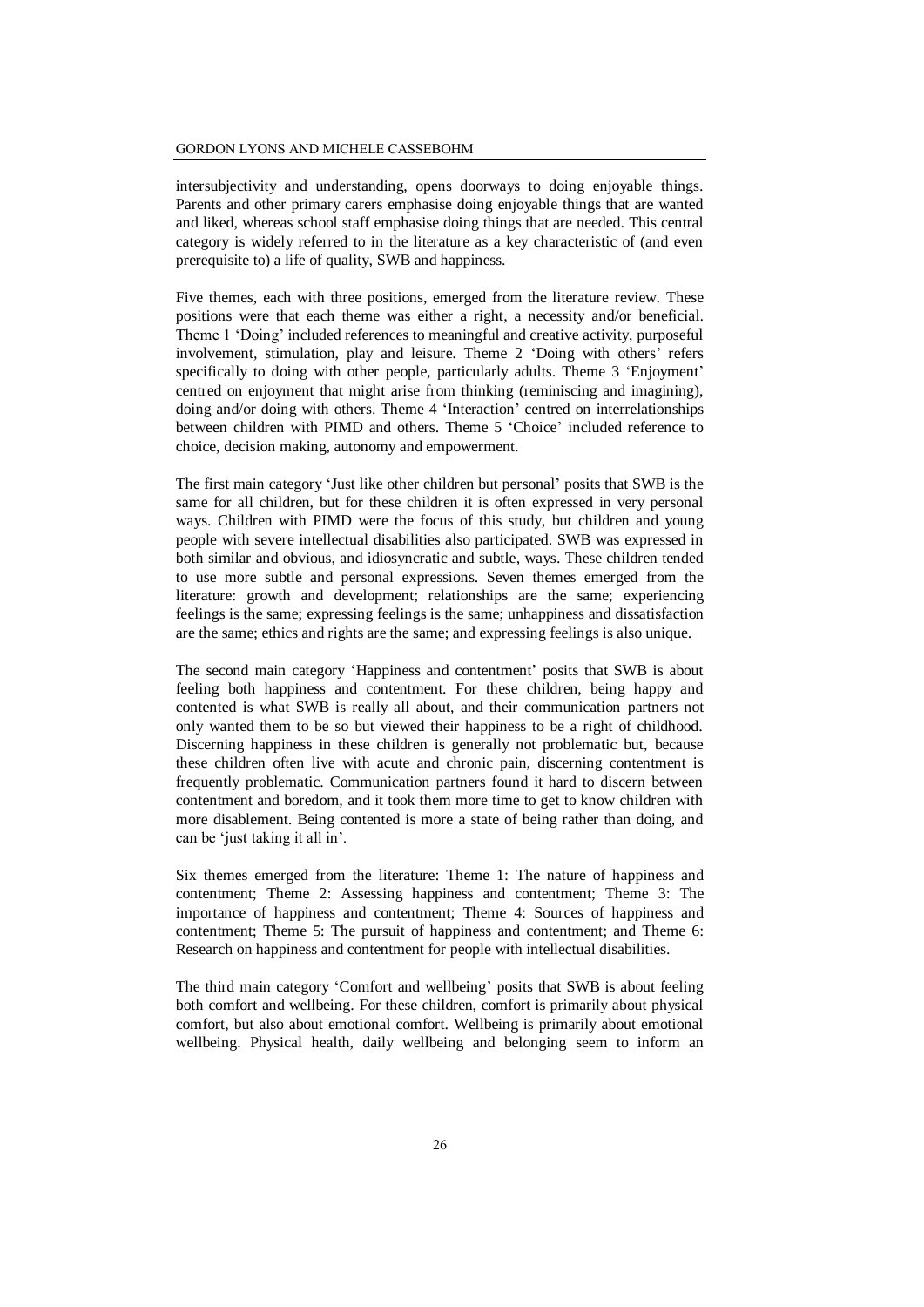understanding of the feelings of comfort and wellbeing for these children and are comparatively easy to discern through mood, disposition and degrees of relaxation.

Two themes emerged from the literature: Theme 1: Comfort and wellbeing are important, and Theme 2: Comfort and wellbeing are interrelated. Physical and emotional comfort and wellbeing are principal components of theories and models about quality of life relating to children and young people with (intellectual) disabilities. Comfort and wellbeing are also interrelated. That is, in general, comfort and wellbeing enhance each other, and specifically physical comfort and wellbeing and emotional comfort and wellbeing enhance each other.

The fourth main category 'Favourite things' posits that SWB is doing and having favourite things. This fourth main category has four subcategories: being with others; special things; water play; and fun. These subcategories bring uniqueness to this theory, by putting forward aspects that are clearly particular to the participating children. Three themes emerged from the literature: Theme 1: Preference assessment for learning, Theme 2: Preference assessment for enjoyment; and Theme 3: Just leisure.

The interrelationships between the nineteen categories of this theory are complex. The metaphor of a 'mobile' is illustrative, wherein SWB may be said to be best when the mobile is in balance, that is, when the categories and interrelationships between them result in a personal balance for the individual with PIMD. (See Lyons 2003 for a detailed explanation of these interrelationships.)

#### **Discussion**

Lyons' grounded theory offers a comprehensive and research-based explanation of the nature of SWB for children and young people with PIMD. This responds to the challenge to conceptualise this phenomenon for this group of students and informs and advances a continuing research agenda to define it and make it 'measureable'. Once this is achieved governments, education systems, communities, schools and parents should be collectively empowered to improve student wellbeing for this quite marginalised and challenged group of students. This in turn would contribute to the broad, 'non-academic' outcome imperatives put upon schools. Given the contemporary and ongoing debates about the nature of these non-academic outcomes and the substantial professional and community interest in the likely nature of the impending Australian Curriculum (arising out of the 2008 'Melbourne Declaration' on educational goals for all Australian school students), this research has particular and timely relevance.

What is implicitly (if not explicitly) evident is that student wellbeing for those with PIMD (as described briefly in this paper) is both the same as and different to that of all other students. A review of the categories indicates this. For example, the central category 'Doing enjoyable things' would be widely regarded to apply to all children and young people. The first main category 'Just like other children but personal' emphasises this similarity while recognising the communicative idiosyncrasies (differences) and challenges facing students with PIMD. Its four subcategories are equally suggestive. The second main category 'Happiness and contentment'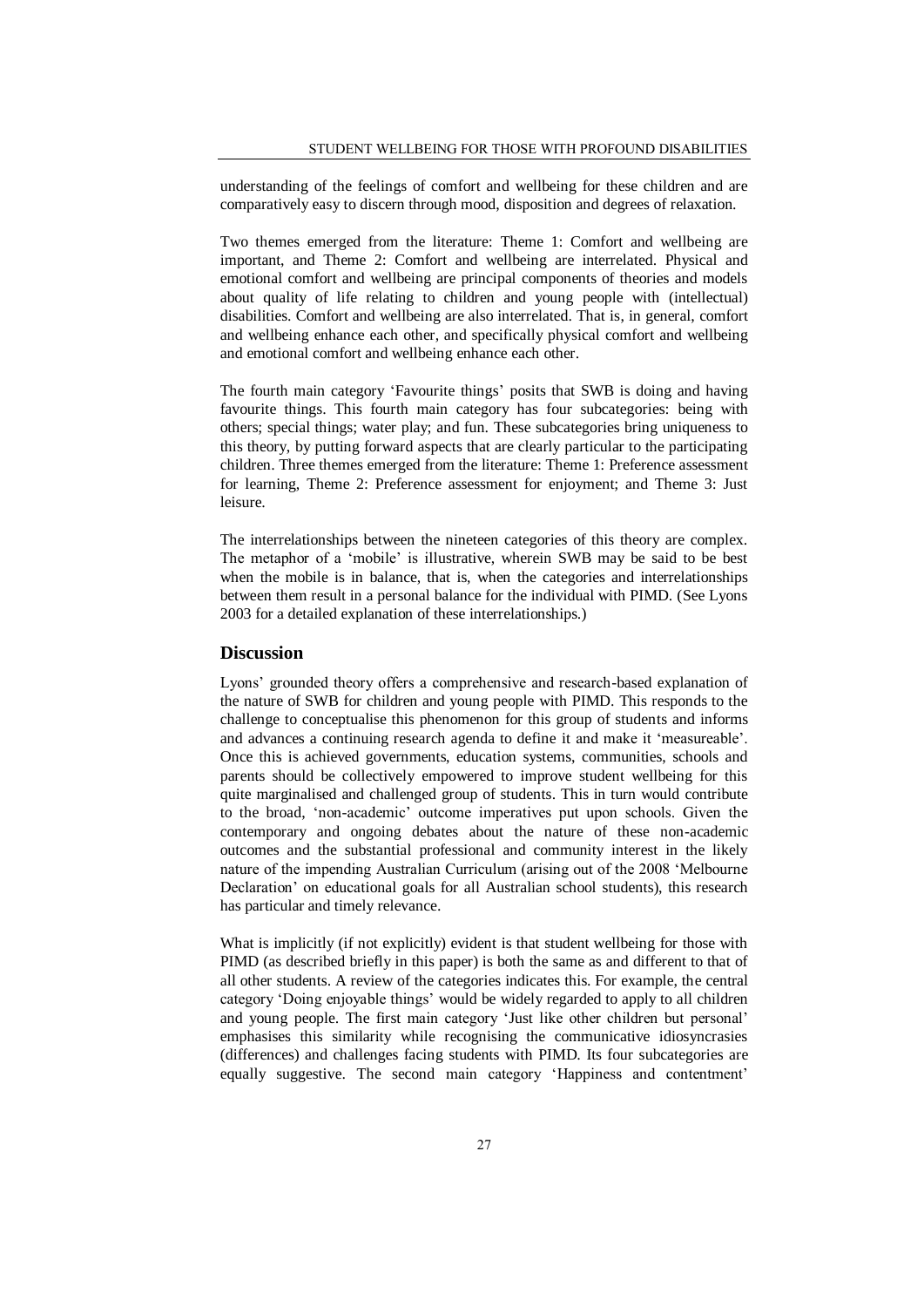#### GORDON LYONS AND MICHELE CASSEBOHM

emphasises the prominent place of happiness and contentment for children and young people with PIMD. This hardly differs for others; parents and important others almost invariably articulate their wishes for their children to 'be happy' both now and in the future, and emphasise the place of school in contributing to this in the short and longer terms. Its three subcategories are similarly suggestive. The third main category 'Comfort and wellbeing' emphasises the importance of physical and emotional wellbeing for children with PIMD. This similarly applies to other children, the difference being the substantial challenges these children face with respect to physical impairment and pain, and social and emotional 'distancing' due to their communicative impairments. Its three subcategories explicate these similarities and differences. The fourth main category 'Favourite things' and its four subcategories also reveal similarities and differences. All children and young people have and do 'favourite things' but those with PIMD have very special things, that is, special ways of relating to and engaging with special others. This difference arises again because of their cognitive and communicative impairments and challenges; they have to develop special ways to overcome these challenges that others rarely face. Furthermore children and young people generally enjoy water play and fun but for those with PIMD water play and fun are favourites!

Lyons' theory also informs contemporary research efforts into understanding how communication partners come to know individuals with PIMD (see e.g. Forster 2011) and informs the continuing development of the Life Satisfaction Matrix (Lyons 2005), a procedure for improving SWB for persons with PIMD. The matrix procedure for ascertaining (but not measuring) and improving SWB for these individuals is applicable across home, school and community settings and is pedagogically consistent with other evidence-based practices frequently employed in the field like intensive interaction, person-centred planning and assessments of support services that refer to quality of life. The matrix procedure emphasises collaborative practices and requires the proactive involvement of parents/carers and supportive colleagues.

So how can schools and families collaborate to improve the wellbeing of children and young people with PIMD? First they could review their current conceptualisations of student wellbeing and investigate alternative, facilitative research-based conceptualisations that might better inform policy and practice development. Second they could then review and possibly modify curriculum goals and intended outcomes for students with PIMD (and consequently their curriculum content and assessment and pedagogical practices) to improve academic and nonacademic educational outcomes for these students. Third they could investigate the implementation of the Life Satisfaction Matrix as one other procedure for improving the SWB of these children and young people.

#### **Conclusions**

Lyons' theory of SWB for children and young people with PIMD offers one research-based explanation of the nature of this phenomenon and responds to the challenge of conceptualisation. All of the children and young people who participated in the study were school students and the field data that became the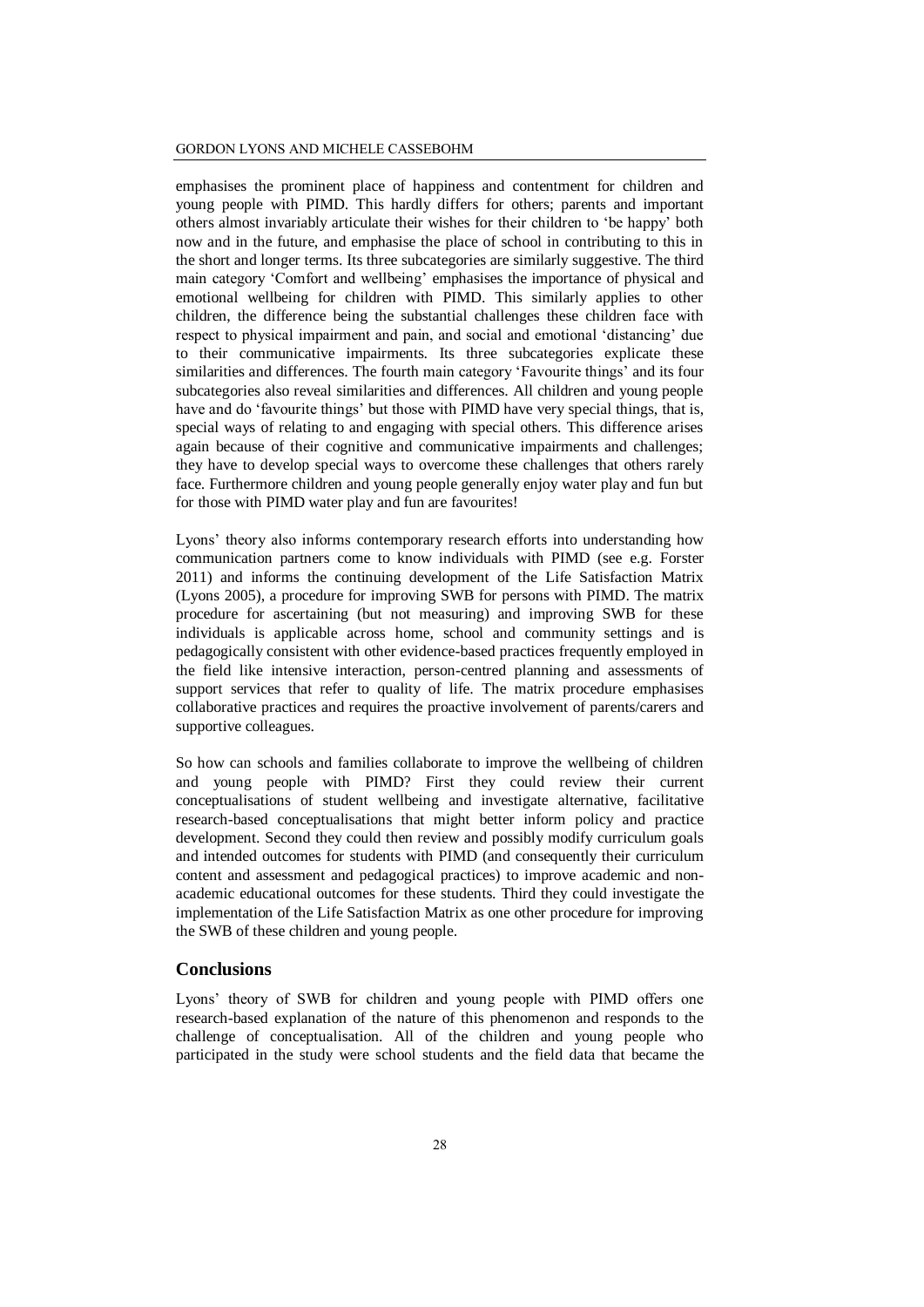basis of the theory was sourced from their parents and other family members, teachers and other school support staff.

The 'generic' phenomenon of SWB is implicitly and explicitly related to the more context-specific phenomenon of student wellbeing. Arguably then improved SWB equates to improved student wellbeing.

So student wellbeing for those with PIMD: is it the same, or same but different? The nature of student wellbeing, like subjective wellbeing, is much the same for all students but there are differences arising from the very individual needs and qualities of students with PIMD. As educators we need to ascertain what is the same and develop our curriculum pedagogy and assessment principles and practices accordingly. We also need to ascertain what is different in order to differentiate our curriculum pedagogy and assessment practices accordingly. This grounded theory and the continuing research agenda that is (at least in part) informed by it have potential to inform this development.

## **References**

- Anderson, P 2004, 'What makes a difference? How measuring the non-academic outcomes of schooling can help guide school practice', paper presented at the 2004 Supporting Student Wellbeing Conference, Adelaide, South Australia, 24–26 October.
- Arthur-Kelly, M, Foreman, P, Bennett, D and Pascoe, S 2008, 'Interaction, inclusion and students with profound and multiple disabilities: towards an agenda for research and practice', *Journal of Research in Special Education Needs*, vol. 8, no. 3, pp. 161–168.
- Australian Association of Special Education 2011, 'President's report', *AASE (New South Wales Chapter) Newsletter*, April.
- Australian Curriculum Assessment and Reporting Authority 2010, *ACARA's response to the consultation feedback on the draft of the Australian Curriculum*, ACARA, Canberra.
- Barber, M 2008, 'Using intensive interaction to add to the palette of interactive possibilities in teacher–pupil communication', *European Journal of Special Education*, vol. 23, no. 4, pp. 10–18.
- Bayliss, P 2005, 'Peter, Katie and Billy: including children with significant support needs', paper presented at the 2005 ISEC Conference, Glasgow, Scotland, August.
- Blumer, H 1969, *Symbolic interactionism: perspective and method*, Prentice-Hall, Englewood Cliffs, NJ.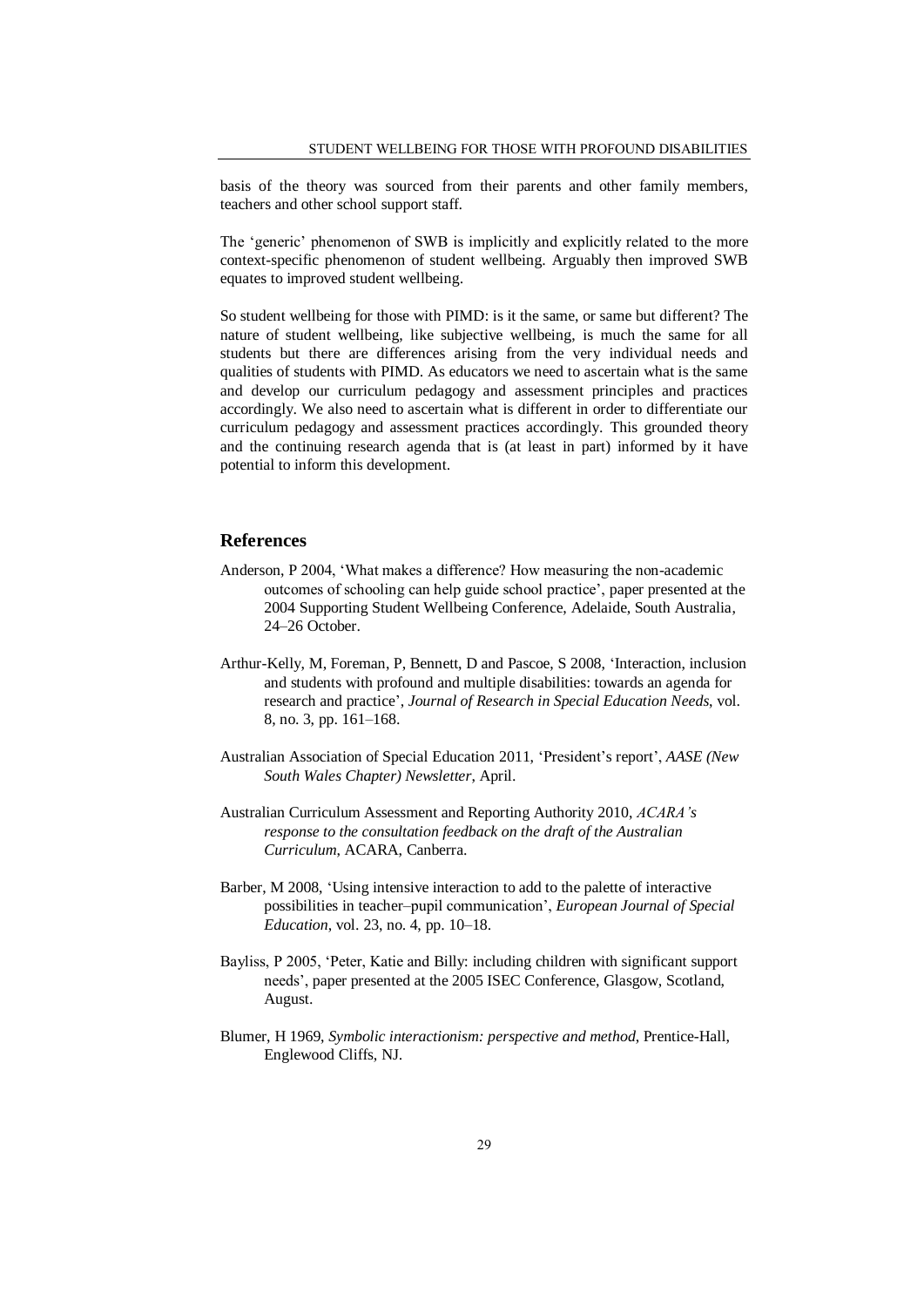- Carnaby, S 2004, *People with profound and multiple learning disabilities: a review of research about their lives*, MENCAP, London.
- Charon, JM 2009, *Symbolic interactionism: an introduction, an interpretation, an integration*, 10th ed., Prentice Hall, Boston.
- Corbin, J and Strauss, A 1990, 'Grounded theory research: procedures, canons, and evaluative criteria', *Qualitative Sociology*, vol. 13, no. 1, pp. 3–21.
- Cummins, R 2002, 'Maintaining life satisfaction: the role of positive cognitive bias', *Journal of Happiness Studies*, vol. 3, no. 1, pp. 37–69.
- Cummins, R, Lau, A, Davey, G and McGillivray, J 2010, 'Measuring subjective wellbeing: the Personal Wellbeing Index – Intellectual Disability' in *Enhancing the quality of life of people with intellectual disabilities*, ed. R Kober, Springer, London, pp. 33–46.
- Edgerton, RB 1996, 'A longitudinal-ethnographic research perspective on quality of life', in *Quality of Life. Volume I: Conceptualization and Measurement*, ed. RL Schalock, AAMR, Washington, DC, pp. 83–91.
- Felce, D and Perry, J 1996, 'Assessment of quality of life', in *Quality of Life. Volume I: Conceptualization and Measurement*, ed. RL Schalock, AAMR, Washington, DC, pp. 63–72.
- Felce, D and Perry, J 2005, 'Quality of life: issues of objective and subjective measurement', *Giornale Italiano delle Disabilita*, vol. 5, no. 1, pp. 3–14.
- Foreman, P and Arthur-Kelly, M 2005, 'Alertness levels and communication involvement in students with the most severe multiple disabilities in Australian classrooms: effects of short teacher training programs', paper presented at the 2005 ISEC Conference, Glasgow, Scotland, August.
- Forster, M 2004, 'Measuring the social outcomes of schooling: what does ACER's research tell us?', paper presented at the 2004 Supporting Student Wellbeing Conference, Adelaide, South Australia, 24–26 October.
- Forster, S 2011, *Affect attunement in communicative interactions between adults with profound intellectual and multiple disabilities and support workers*, PhD thesis, Monash University, Australia.
- Fraillon, J 2004, *Measuring student well-being in the context of Australian schooling: discussion paper*, ACER, Melbourne.
- Goldbart, J and Caton, S 2010, *Communication and people with the most complex needs: what works and why this is essential*, MENCAP, London.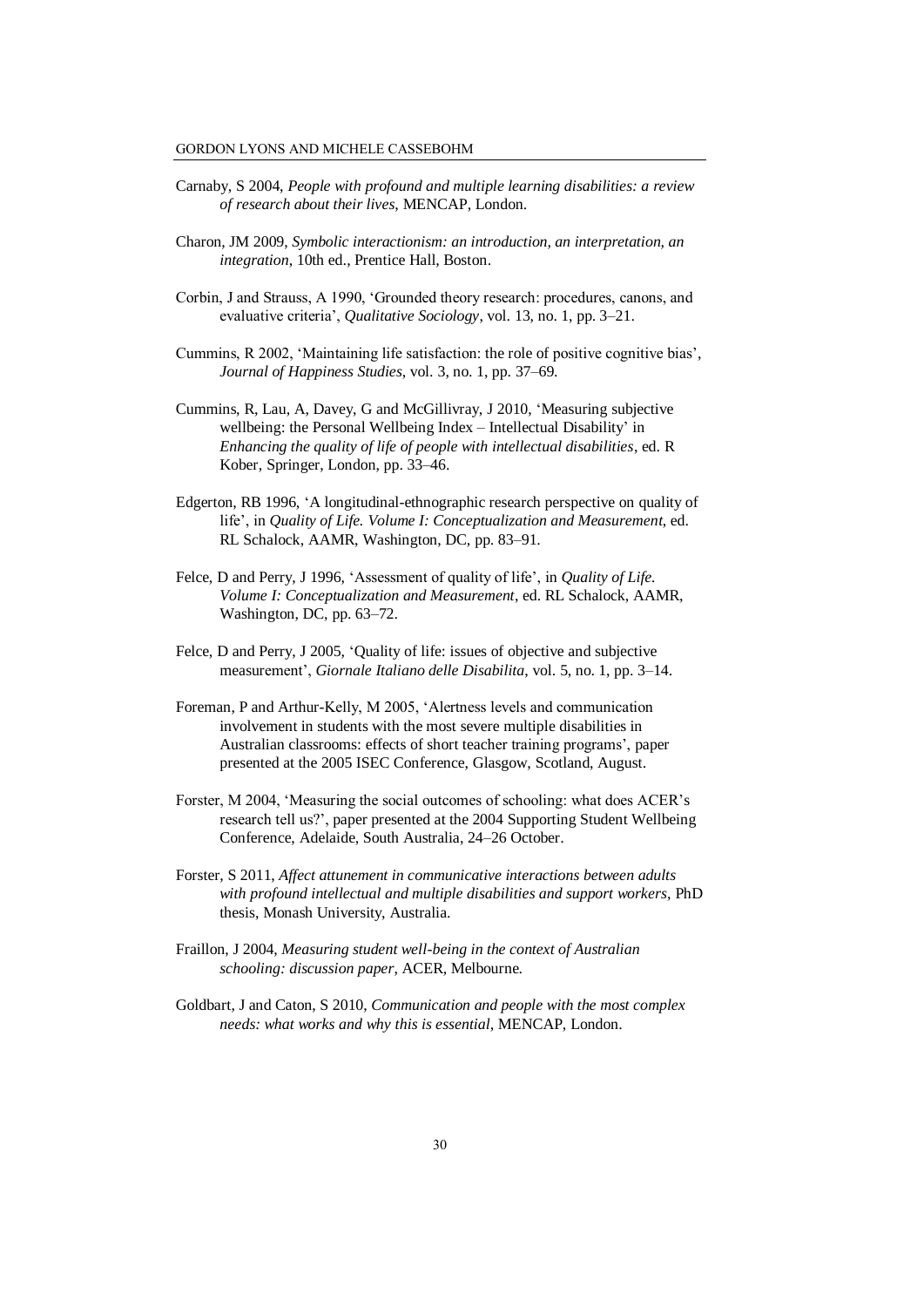- Goode, D 1984, 'Socially produced identities, intimacy and the problem of competence among the retarded', in *Special education and social interests*, ed. L Barton and S Tomlinson, Croom Helm, London, pp. 228–248.
- Goode, D 1990, 'The world of the congenitally deaf-blind: towards the grounds for achieving human understanding', in *Mental retardation: a phenomenological approach*, ed. J Jacobs, Temple University Press, Philadelphia, PN, pp. 381– 396.
- Halpern, A 1993, 'Quality of life as a conceptual framework for evaluating transition outcomes', *Exceptional Children*, vol. 59, no. 6, pp. 486–498.
- Hamilton, P 2004, 'Using evidence to drive system change to improve student wellbeing', paper presented at the 2004 Supporting Student Wellbeing Conference, Adelaide, SA, 24–26 October.
- Hewett, D 2009, 'Intensive interaction: priorities and principles for teaching communication to pupils with PIMD', paper presented at the 2009 CCEA Conference, Connemara, Ireland, October.
- Hogg, J 2007, 'Complex needs and complex solutions: the challenge of profound intellectual and multiple disabilities', *Journal of Policy and Practice in Intellectual Disabilities*, vol. 4, no. 2, pp. 4–14.
- Killen, R 2005, *Programming and assessment for quality teaching and learning*, Thomson, Melbourne.
- Lancioni, G, O'Reilly, M, Campodonico, F and Mantini, M 2002, 'Increasing indices of happiness and positive engagement in persons with profound multiple disabilities', *Journal of Developmental and Physical Disabilities*, vol. 14, no. 3, pp. 231–237.
- Lyons, G 2003, *Life satisfaction for children with profound multiple disabilities*, PhD thesis, University of Newcastle, Australia.
- Lyons, G 2005, 'The Life Satisfaction Matrix: an instrument and procedure for assessing the subjective quality of life of individuals with profound multiple disabilities', *Journal of Intellectual Disability Research*, vol. 49, no. 10, pp. 4–8.
- Lyons, G 2010, 'Quality of life for persons with intellectual disabilities: a review of the literature', in *Enhancing the quality of life of people with intellectual disabilities*, ed. R Kober, Springer, New York, pp. 73–125.
- Lyons, G and Cassebohm, M 2010, 'Life satisfaction for children with profound intellectual and multiple disabilities', in *Enhancing the quality of life of people with intellectual disabilities*, ed. R Kober, Springer, New York, pp. 183–204.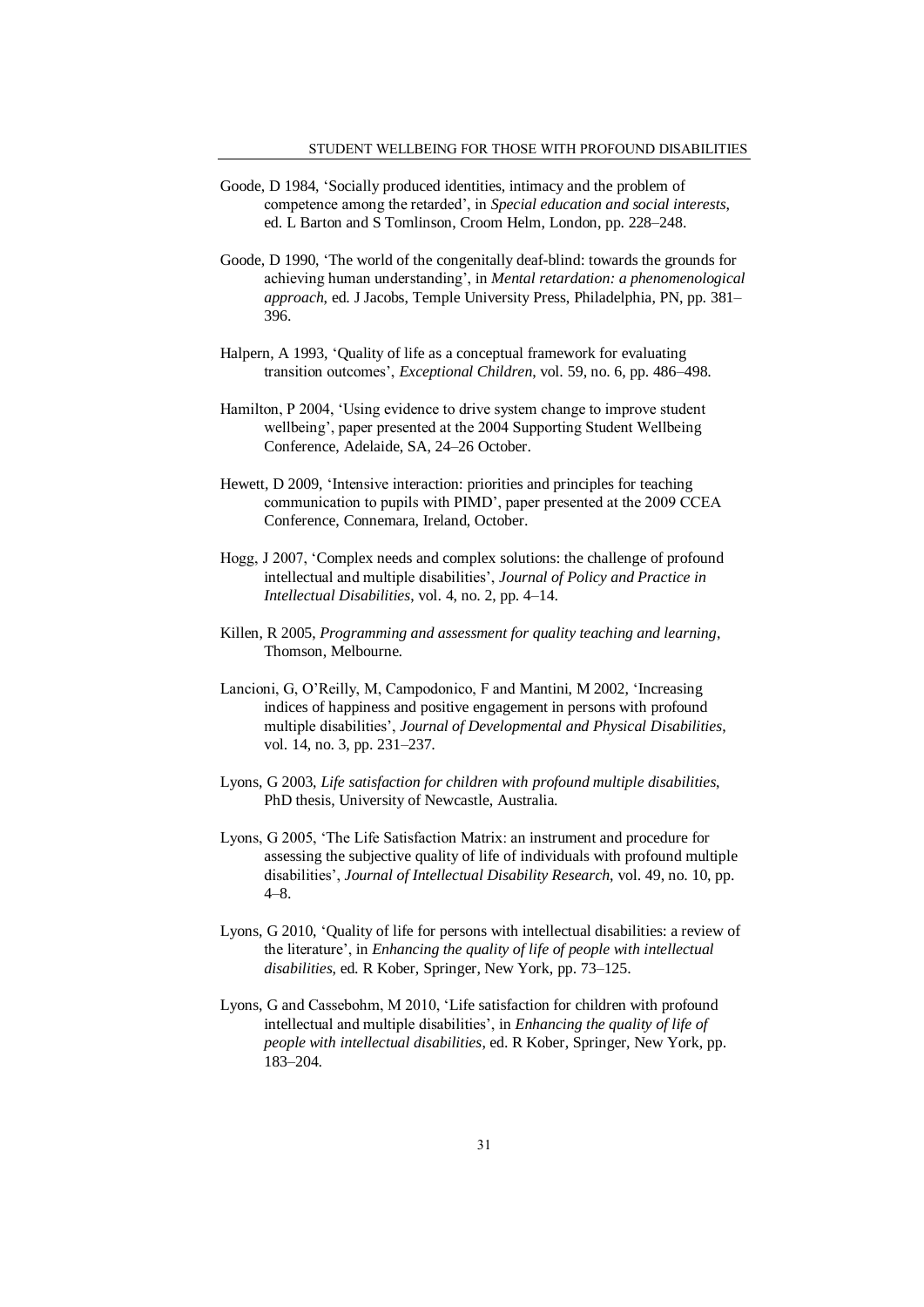- Maes, B 2002, 'The significance of the relationship between direct care staff and persons with disabilities for quality of care and quality of life', paper presented at the 2002 Inaugural IASSID Europe Quadrennial Conference, Dublin, Ireland, 12–15 June.
- McGaw, B 2010, *Statement from ACARA*, ACARA, Canberra.
- Nakken, H and Vlaskamp, C 2007, 'A need for a taxonomy for profound intellectual and multiple disabilities', *Journal of Policy and Practice in Intellectual Disabilities*, vol. 4, no. 2, pp. 4–12.
- Noble, T and Wyatt, T 2008, *Scoping study into approaches to student wellbeing*, Australian Catholic University and Erebus International, Sydney.
- Petitpierre, G, Wolf, D, Dietrich, A, Benz, M and Adler, J 2007, 'Integration of education and care given to children with profound multiple disabilities in Switzerland', *Journal of Policy and Practice in Intellectual Disabilities*, vol. 4, no. 2, pp. 11–23.
- Petry, K, Maes, B and Vlaskamp, C 2009, 'Measuring the quality of life of people with profound multiple disabilities using the QOL-PMD: first results', *Research in Developmental Disabilities*, vol. 30, pp. 12–20.
- Pollard, EL and Lee, PD 2003, 'Child well-being: a systematic review of the literature', *Social Indicators Research*, vol. 61, no. 1, pp. 59–65.
- Ryan, RS and Travis, JW 1998, *The wellness workbook*, Ten Speed Press, California.
- Schalock, RL 1990, 'Attempts to conceptualize and measure quality of life' in *Quality of life: perspectives and issues*, ed. RL Schalock and MJ Begab, AAMR, Washington, DC, pp. 141–148.
- Schalock, RL, Bonham, GS and Verdugo, MA 2008, 'The conceptualization and measurement of quality of life: implications for program planning and evaluation in the field of intellectual disabilities', *Evaluation and Program Planning*, vol. 31, no. 2, pp. 181–190.
- Singh, N, Lancioni, GE, Winton, AS, Wahler, RG, Singh, J and Sage, M 2004, 'Mindful caregiving increases happiness among individuals with profound multiple disabilities', *Research in Developmental Disabilities*, vol. 25, pp. 12–24.
- Strauss, A and Corbin, J 1994, 'Grounded theory methodology: an overview' in *Handbook of Qualitative Research*, ed. NK Denzin and YS Lincoln, Sage, Thousand Oaks, CA, pp. 273–285.